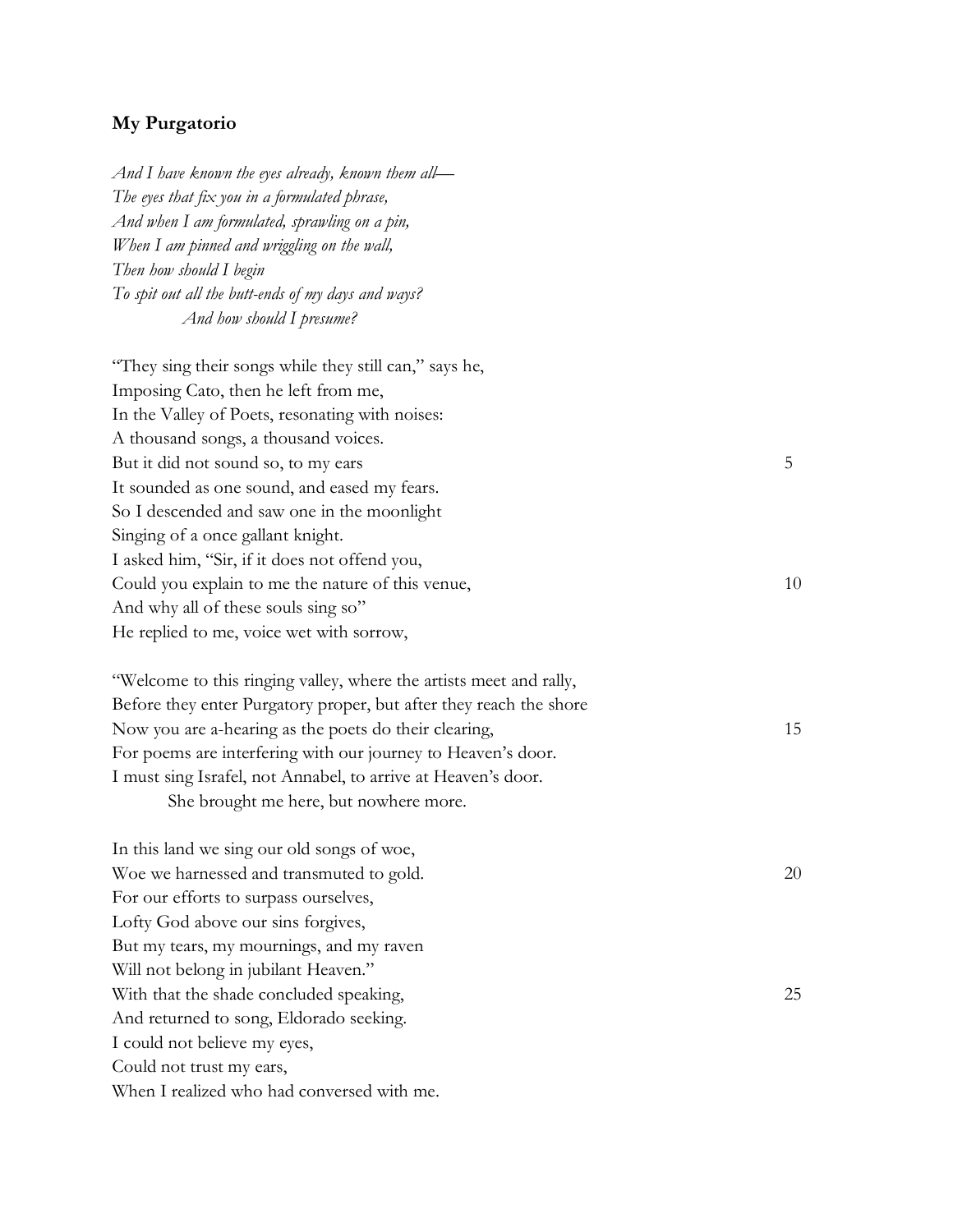I realized the company I was in,  $30$ And my spirit was shaken. I saw another soul in the distance, Sitting on a rock, higher, or lower, than all around.

"I long thought I was just a dreamer, 35 Now I see I'm not the only one. You're journeying from Darkness, You will climb and meet our God.

For I have made the same journey as you, But, being blind, ignored this holy preview,  $40$ My exalted vision of salvation I had confused with hallucination, And Lady who led me on this Island Became a mere refrain: Lucy with Diamonds." Another soul, seeing our silent scene, 45 Ran near and exclaimed, "Gotta keep on rising! Rising! Rising! We purge our shadows with our vocalizing!" I withdrew, frightened, and sat next to another soul,  $50$ Quietly, peacefully, reciting to himself. I sat next to him, hoping to discern his words. He turned his head slightly to me, Smiled, and said, 55

"I was the author of threefold tome, In other minds, my mind had made its home. And though my body lies somewhere afar, I live, I climb, up to the lofty stars. In this valley we are not alone, 60 There are no caves for my reclusive Timon. Self-discovery's rewards are at their end. I must look to God if I wish to ascend. And look to the saints, all of them, Triumphantly interlinked within one stem. 65 We sing until we are ready to pray, And then we can ascend this mountain grey.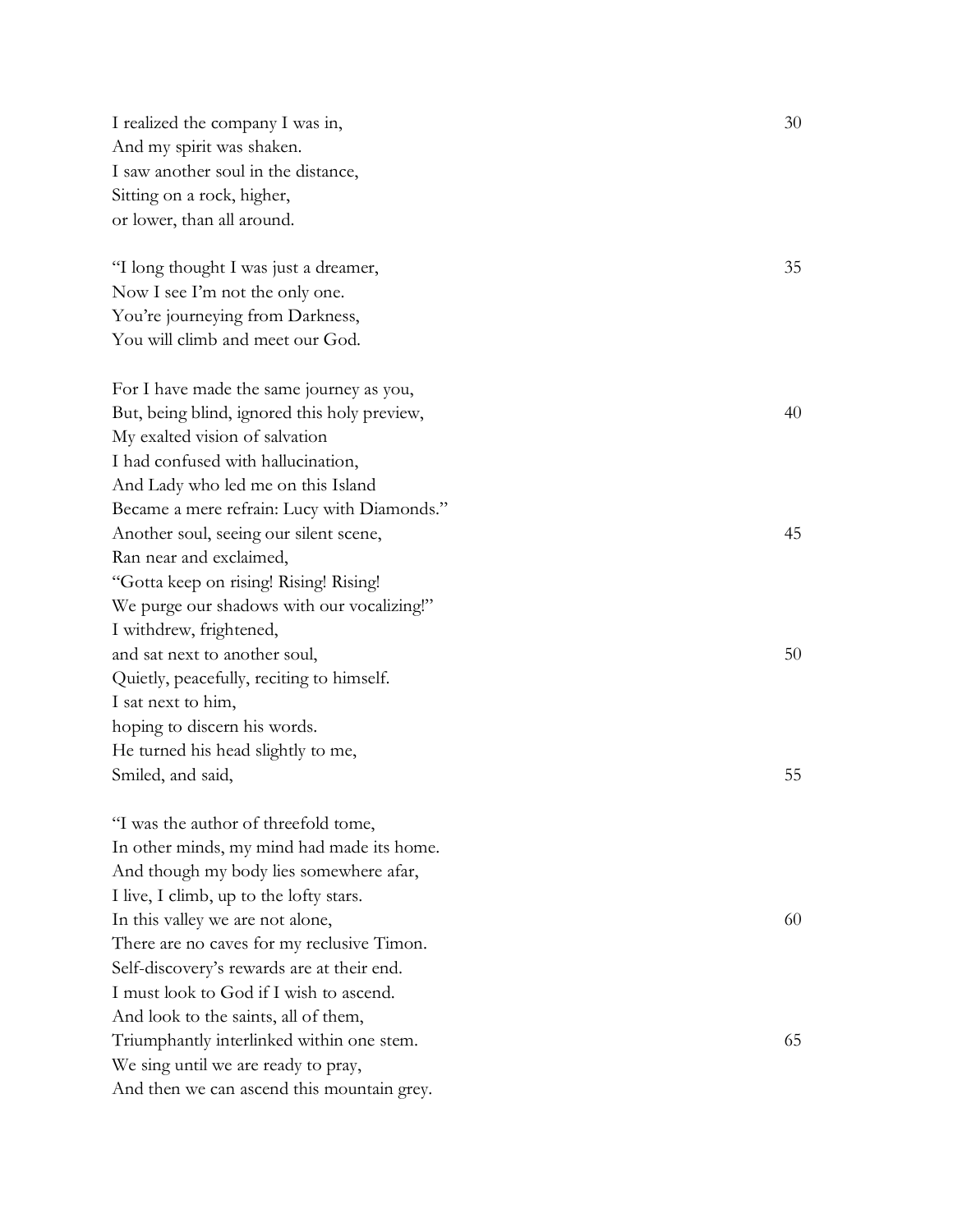| I must learn to look upward to join Heaven's parade;       |     |
|------------------------------------------------------------|-----|
| This shadow must learn to become its own Shade."           |     |
| With these words the author returned to himself,           | 70  |
| And I to me, even more disheartened.                       |     |
| How could I ever find words so eloquent?                   |     |
| Within myself, I mean, not cobbled together                |     |
| From the greats, not scrounged upon                        |     |
| Like a dog eating the master's scraps.                     | 75  |
| And in this state of sorrow,                               |     |
| Where there should be jubilation,                          |     |
| I stood an outcast, a fraud exposed,                       |     |
| A weed among redwoods.                                     |     |
| And then I heard one voice pierce the sky from a distance: | 80  |
| "Sit by my side,                                           |     |
| Come as close as the air.                                  |     |
| Share in a memory of grey,                                 |     |
| And wander in my words,                                    |     |
| Dream about the pictures that I play                       | 85  |
| Of changes."                                               |     |
| I was immediately drawn,                                   |     |
| As an ill-fated wretch in the desert                       |     |
| Dragging himself to yet another shimmering                 |     |
| Oasis or fruitless mirage.                                 | 90  |
| My heart beating, throbbing, pounding                      |     |
| As I walked to the voice.                                  |     |
| Could it be really be him?                                 |     |
| Could he have actually made it here?                       |     |
| As I reached the soul I examined him,                      | 95  |
| But could recognize no feature.                            |     |
| Still, he sang his song                                    |     |
| And enraptured me.                                         |     |
| "Shade," said I. "Are you Phil Ochs?                       |     |
| Are you the folk singer, the troubadour?                   | 100 |
| Or are you the Train which ran him down?"                  |     |
| "John Butler Train is not on this hill.                    |     |
| He is Below. Be not afraid, I am now Phil.                 |     |
| But your fears are deeper, your voice quivers.             |     |
| What then, my friend, compels you to shiver?"              | 105 |
| "I just don't belong here, sir," said I.                   |     |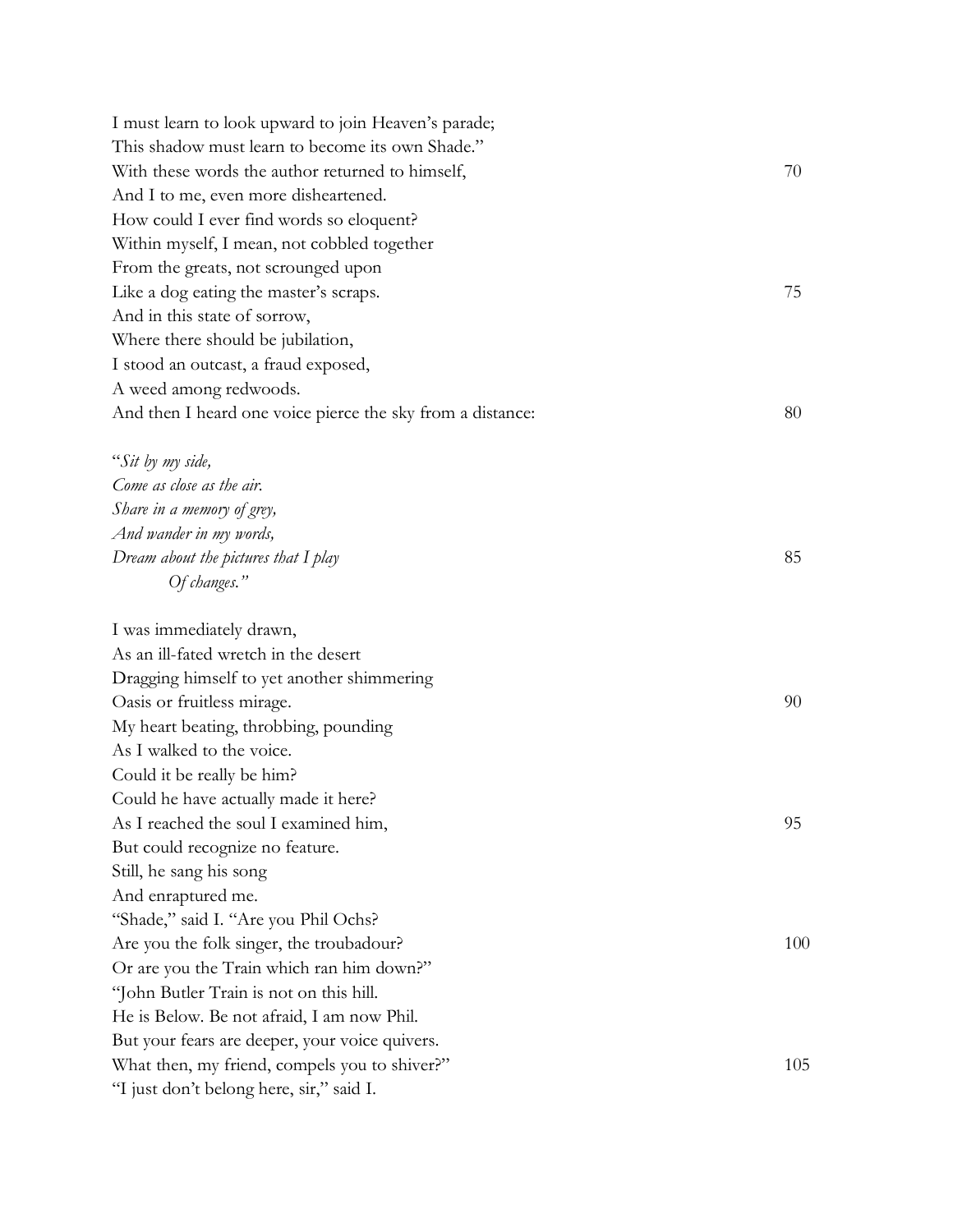| "Among you all, I have no place.                  |     |
|---------------------------------------------------|-----|
| I can not rhyme, nor keep time                    |     |
| Like you masters."                                |     |
| "No one," said Ochs, "demands perfect meter.      | 110 |
| It's okay to pause. You won't be a cheater.       |     |
| In fact, I will pause, too.                       |     |
| You have walked through this valley,              |     |
| So you must have heard a thousand songs,          |     |
| Find your own, and make it your own.              | 115 |
| But do not rush, you still have life,             |     |
| Despite your presence here.                       |     |
| Take all of the despair you face in life,         |     |
| And redeem it, glorify it,                        |     |
| And you shall beat it down,                       | 120 |
| And be brought here, for conquering sin.          |     |
| You dream the same dreams as all of us,           |     |
| Our songs resonate within each other,             |     |
| And our songs grow louder because of it,          |     |
| And we grow strong,                               | 125 |
| Until we no longer need for them.                 |     |
| Add your songs, add others' songs into the world! |     |
| Pluck them out in times of darkness,              |     |
| And they will protect you.                        |     |
| But remember this most:                           | 130 |
| Poems deliver you to Purgatory,                   |     |
| But Prayer admits you to Heaven,                  |     |
| As God's songs are deliverance from our sorrows.  |     |
| So go forth, sing your song and God's own song,   |     |
| You will not then be doing any wrong.             | 135 |
| Remember those whose tradition you share,         |     |
| A tradition always present in the night air."     |     |
| I nodded thanks and left, to Purgatory's entry,   |     |
| Soul strengthened, saved by consecrated poetry.   |     |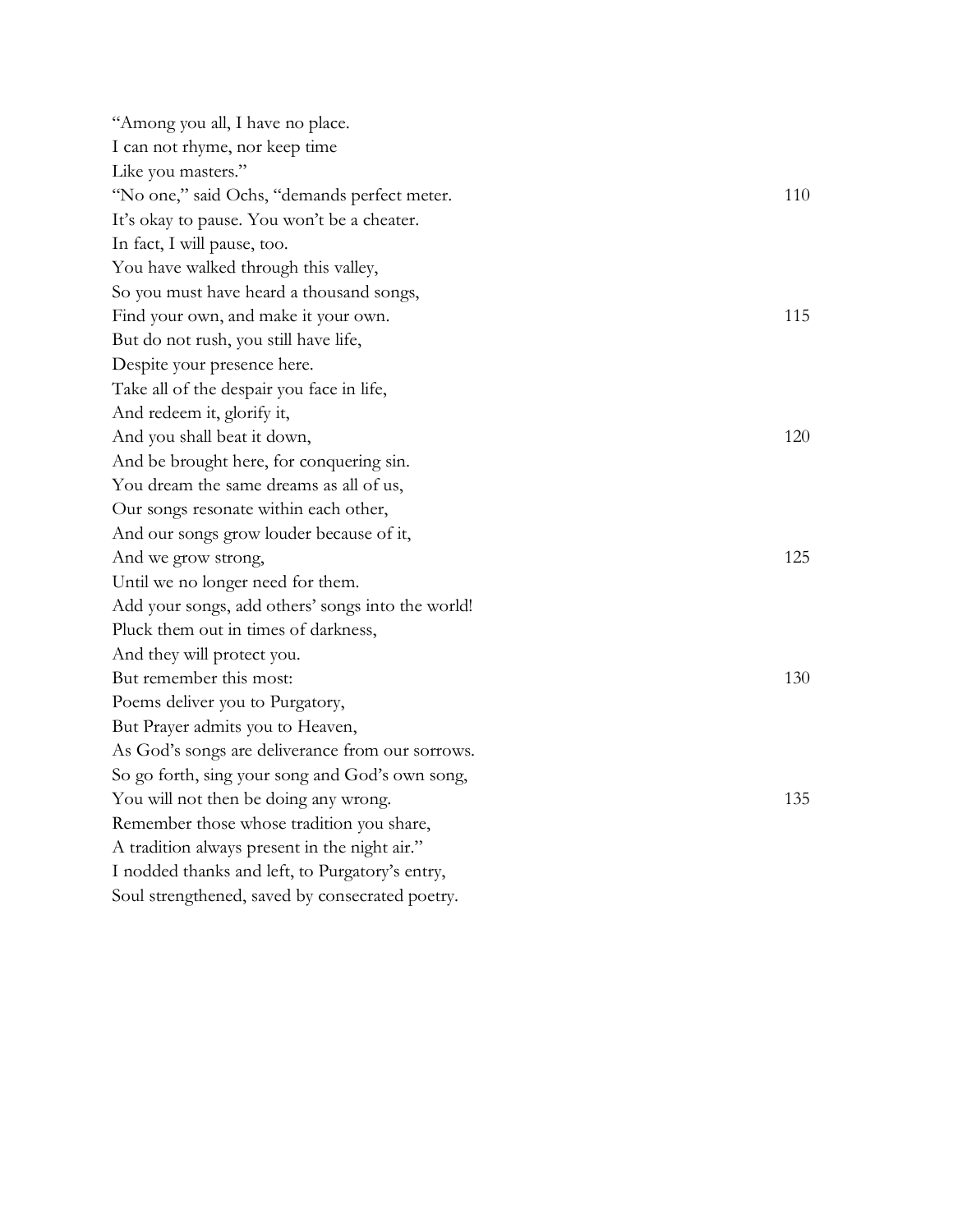## Notes

*Line 0*: This canto begins with a passage from T.S. Eliot's "The Love Song of J. Alfred Prufrock," which in turn began with a passage from the *Inferno*. The passage from "Prufrock" describes the speaker's feeling of anxiety and entrapment brought on by the watching eyes of others.

*Line 1:* This canto begins *in media res* with Cato, Purgatory's guardian, unceremoniously leaving the speaker in the Valley of Artists in Ante-Purgatory.

*Line 6:* The similarity of the sounds suggests the universality of the world's great poems.

*Line 7:* The soul encountered here is the American writer Edgar Allan Poe, who often wrote horror stories and laments for lost loves.

*Line 13*: This is the first instance of the author's technique of souls first speaking in the meter and style of one of their own works. Poe's work referenced here is "The Raven." This passage also introduces the rules of the Valley of Artists. Souls sing their songs devoted to worldly problems until they have conquered their insecurities and are ready to advance up the mountain. "Annabel" refers to "Annabel Lee," a poem by Poe mourning for a dead loved one. "Israfel" is another of Poe's poems, but one about an angel in heaven.

*Line 25:* After ending his speech with the speaker, Poe renews his recitation of "Eldorado," a poem about a knight who spends his life searching for the fabled city, eventually coming across a "pilgrim shadow" who offers spiritual guidance.

*Line 27:* The speaker's confidence is shattered by the presence of such great poets. This is reflected in the structure of the poem, as the narration regresses from couplets to free verse until the end of the canto.

*Line 33:* This soul is British musician John Lennon. The detail of "higher" and "lower" references this line from his "Strawberry Fields Forever:"

## *No one, I think, is in my tree. I mean, it must be high or low.*

This line is a self-evaluation of Lennon as either genius or insane. Lennon's speech to the speaker begins in the style of his song "Imagine," departing from the original song in that it references God, instead of imagining "no religion." Lennon apparently went on a journey through the afterlife similar to Dante and this poem's speaker. However, he did not believe his vision was truly real, only using it as inspiration for his song "Lucy in the Sky with Diamonds."

*Line 45:* This intense soul is American musician Jim Morrison, who quotes his song "L.A. Woman."